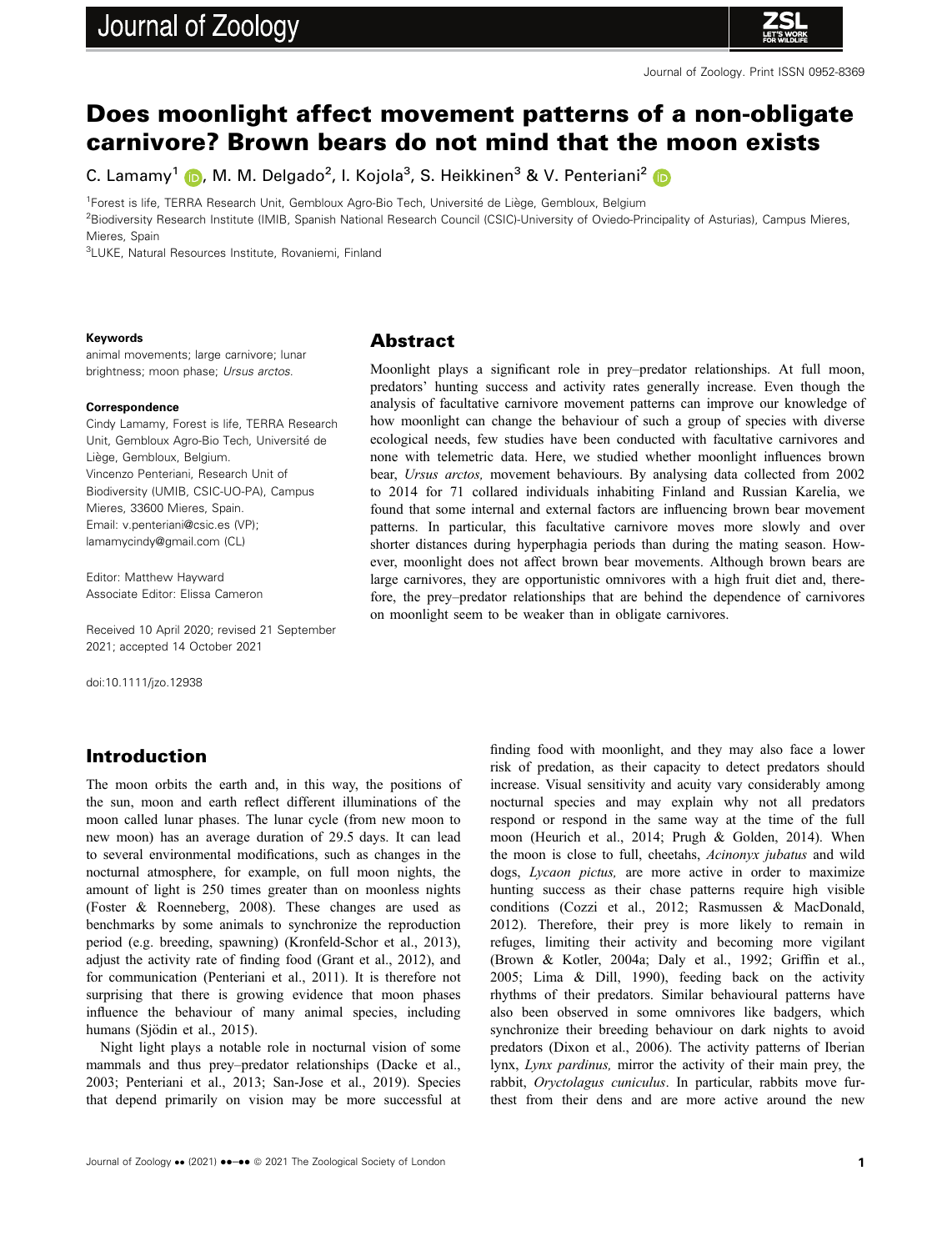moon, and consequently, lynxes reduce their travelling distances and concentrate their movements in the core areas of their home ranges, which generally match those areas with a high density of rabbits (Penteriani et al., 2013). In addition, as behavioural decisions made at one step can have an impact on the behavioural choices at the next step, it has been demonstrated that some carnivores that increase their hunting success on clear nights generally decrease their activity the following day (Cozzi et al., 2012; Rasmussen & MacDonald, 2012). Therefore, bright, moonlit nights may create a fitness trade-off by increasing carnivores' hunting success probability (Clarke, 1983; Kotler et al., 1988, 2002), but reducing their energy reserve through increased activity to search for hidden prey (but see Sabato et al., 2006). These behavioural changes can be costly because they take time and energy away from others activities linked to fitness, such as parental cares or mating (Lima & Dill, 1990).

The animal's navigation and mobility capabilities determine how an individual will move in response to external factors and internal states (Nathan et al., 2008). Animals continuously make decisions on how, when and where to move to find suitable areas to meet their vital requirements (Estes et al., 1982; Nathan et al., 2008; Van Moorter et al., 2013). However, animal movements can also be affected by other factors, such as the availability of food and shelter, landscape structure, weather conditions and anthropogenic activities (Martin et al., 2008, 2013; Nathan et al., 2008). In this context, the analysis of the movement patterns of carnivores can improve our current knowledge on how moonlight may alter the behaviours of a group of well-differentiated species with diverse ecological needs such as carnivores (Wilson & Mittermeier, 2009). The ecological and evolutionary consequences that the moon may have at the individual, population and community levels are numerous; however, there is still a lack of information available on the effect of the different moon phases and the associated moonlight on carnivore movement patterns (but see, e.g., Cozzi et al., 2012; Di Bitetti et al., 2006; Grassman et al., 2005; Mukherjee et al., 2009; Penteriani et al., 2014).

Of the group of large carnivores, the potential effects of moonlight on movement patterns of brown bears, Ursus arctos, have not yet been studied. The brown bear is an intriguing large carnivore for two reasons. First, even though brown bears have the typical morphological features of carnivores (defined canine teeth, claws and a carnivore digestive tract), they are facultative, or non-obligate, carnivores. That is, they do not exclusively depend on the movements and rhythms of activities of given prey. Second, brown bears can be extremely flexible in their primary diel activity pattern, from diurnal to crepuscular to nocturnal (Rode & Robbins, 2000; Gende & Quinn, 2004; Swenson et al., 2007; Robbins et al., 2007), and their diel activity can be affected by human encroachment, hunting, bear population density and latitude (Hertel et al., 2017; Ordiz et al., 2012, 2013; Theuerkauf et al., 2003). Thus, even if moonlight has some effect on brown bear movement patterns, omnivory and flexibility in rhythms of activity may weaken moon-dependence, as earlier suggested by Richardson (2017) in a camera trap study.

The distinctive brown bear dietary preferences compared with other large carnivores may provide a different perspective on the potential influence of the moon on the movement strategies of facultative carnivores. To determine whether the lunar phases influence brown bear movements, we studied the daily movement behaviours of 71 brown bears (42 males and 29 females) in Finland and Russian Karelia from 2002 to 2014. On the basis of the main characteristics of brown bears, we hypothesize that movement patterns will not show dependence of bears on moonlight, even though they might have some preference for darker nights as a response to human avoidance and occasional predation events.

## Materials and methods

#### Study area

The movements of our radio-collared brown bears covered most of southern and central Finland (220 000 km<sup>2</sup>) and also involved a part of Russian Karelia (160 000 km<sup>2</sup>), and ranged from 61.69°N to 66.56°N (Fig. 1). At these latitudes, the length of the night varies significantly between seasons. The topography is relatively smooth with elevation ranging from 100 to 576 m a.s.l. Both regions are largely dominated by highly managed productive boreal forest (Ahti et al., 1968; Hagen et al., 2015). About 86% of the land area is covered by forests, where the main tree species are the Scots pine Pinus sylvestris, the Norway spruce Picea abies and various birches, Betula spp. The terrain is also characterized by the presence of lakes and peat bogs. Isolated houses and low-traffic roads are widespread in the study area.

## Data collection

From 2002 to 2013, 71 brown bears were captured in spring  $(n = 115$  captures, as some individuals were captured several times; Table S1), after they left their winter dens. Brown bears were tagged until October shortly before entering dens. They were darted from blinds at temporary baits. Immobilization drugs and dosages followed the protocol by Jalanka and Roeken, (1990). The injected doses used to immobilize bears contained medetomidine (50 µg/kg) and ketamine (2.0 mg/kg) (Jalanka & Roeken, 1990). To dart bears in late summer or autumn, the spring dose was increased 25–50%, and longer needles were used because of body fat (Arnemo et al., 2007). Bears were sexed, weighed and aged (on the basis of cementum annuli counts of a first premolar removed at time of capture; Craighead et al., 1970). Yet, as the cementum annuli method did not allow determining the exact age of all tracked individuals, we categorized age as adult/subadult in order to avoid excluding these individuals from our analyses. Permission to capture and manipulate bears was issued by the County Veterinarian of Oulu and by the Regional State Administrative Agency of Lahti (Finland). Individuals were fitted with a collar that carried 1.5 kg global positioning system (GPS) transmitters (Televilt, Lindesberg, Sweden; Vectronic Airspace, Berlin, Germany). The weight of the collars was less than 1.0–2.0% of the bodyweight of adult females (mean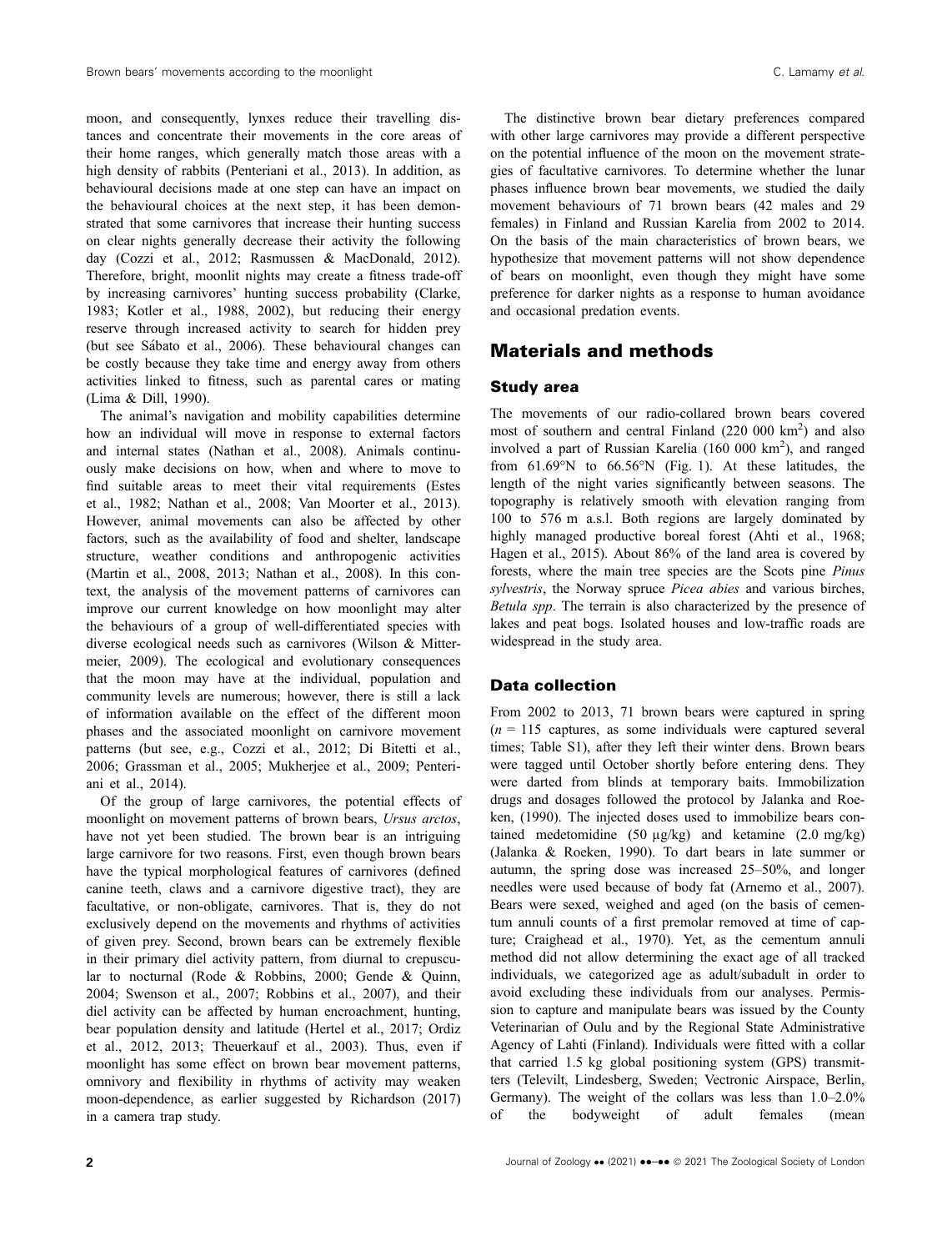

Figure 1 Distribution of GPS locations of 42 brown bear males ( $n = 15$  subadults, black movement paths) and 29 females ( $n = 12$  subadults, grey movement paths) spread across south-eastern Finland and Russian Karelia (2002—2014).

 $(kg) \pm sp = 124.6 \pm 27.5$  and 0.5–1.0% of adult males (mean (kg)  $\pm$  sD = 212  $\pm$  61.4). Out of the 71 collared brown bears, 27 were subadults. As they might still grow, collars were adjusted so that they could expand and allow for increased body size. Brown bears were categorized as subadults when they were 4 years old and younger. Collars had a pre-programmed drop off mechanism with an average battery life of 1 year. Whenever the drop off did not work by the scheduled time owing to technical flaws, the bear was recaptured and the collar was removed. All collars were removed before the end of the project in 2014.

The GPS collars were calibrated to collect one brown bear location every four hours ( $n = 173,301$  number of total locations; mean number of locations per individual  $\pm$  sp = 2440.9  $\pm$  2396.6). Radiotracking sessions  $(n = 4158$  days) started at 2:00 and ended at 22:00. Therefore, data comprised locations collected during the day and the night (hereafter, daily scale). Signals from the satellite transmitters were recorded by the ARGOS satellite system [\(www.cls.fr](http://www.cls.fr)). The data provided sufficient days (number of collared individuals per day  $\pm$  sp = 5.97  $\pm$  4.01, range: 1–20) among the different moon phases (Table S1). We recorded the positional dilution of precision (PDOP) value for all 3-D fixes and the horizontal dilution of precision for 2-D fixes. Following the method developed by D'Eon et al., (2002), we excluded all 2- D fixes. Although this data screening method reduces the

dataset, it allows a high percentage of detection of large location errors (Bjørneraas et al., 2010).

#### Movement patterns

Daily brown bear trajectories were obtained by using the *ade*habitat package version 0.4.15 for R software (Calenge, 2006).

We estimated the following movement parameters at a daily scale (i.e. we considered both day and night locations): (1) total distance, which is the cumulative sum of the distance between successive relocations on the same daily trajectory; (2) net distance, that is, distance travelled between the initial position and the final position on a daily scale; (3) average daily speed, which is the mean of the step distance (distance between two relocations) divided by the time interval between consecutive locations; and (4) mean turning angle, where angles between 0 to 90° correspond to directional persistence and angles above 90° indicate that the individual returns towards the previous location. Even though the resolution of the data might seem coarse to estimate the real tortuosity and total daily distance, the fact that all individuals were followed at the same resolution makes the comparison between parameter estimation feasible and reliable. Finally, we estimated (5) the size of the home range at a daily scale per individual  $(n = 11 424$  daily home ranges) using the minimum convex polygon (MCP) method (Dahle & Swenson, 2003a; Mohr,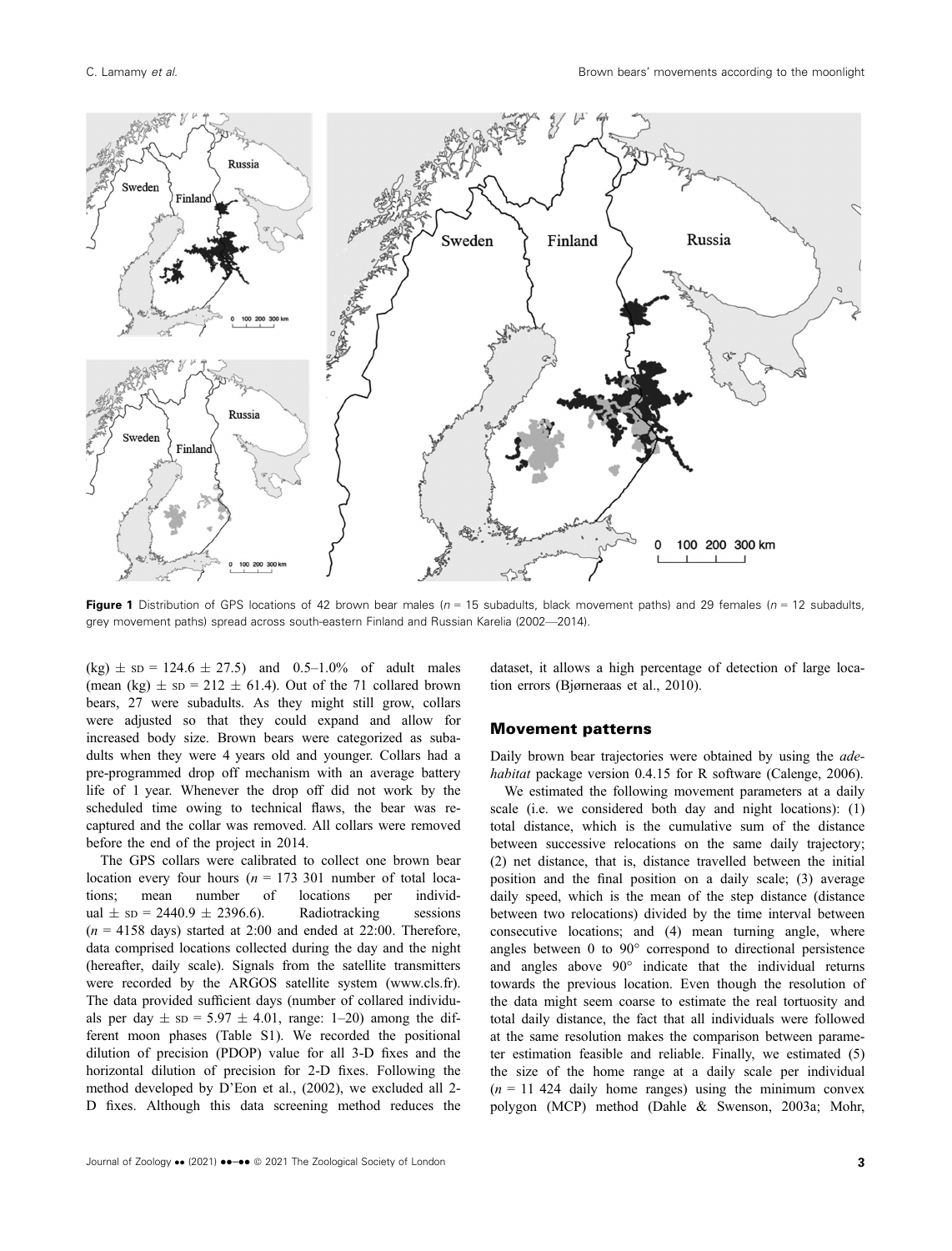1947). MCP was chosen over the kernel estimator because it is applicable with fewer than 30 locations (Seaman et al., 1999). To set the limits of the home range, we used isopleth values of 95% density. We removed every day with less than five locations to get a better estimate of daily movements.

#### Moon phases

(6) Daily moon phases for the study area were obtained from the Naval Oceanography Portal [\(https://aa.usno.navy.mil/data/](https://aa.usno.navy.mil/data/docs/MoonFraction.php) [docs/MoonFraction.php](https://aa.usno.navy.mil/data/docs/MoonFraction.php)) and expressed in terms of the fraction of the moon disc illuminated and whether the moon was waxing or waning. The different phases of the moon were calculated as in Penteriani et al., 2011. The fraction of the moon disc illuminated was transformed into radians to give each day an angular equivalent  $(\theta)$ , based on the periodic regression method (DeBruyn & Meeuwig, 2001). As a result, the moon cycle is represented by a continuous transition from 0 to  $2\pi$ radians, that is, 0 and  $2\pi$  radians correspond to the full moon and  $\pi$  radians is the new moon. In order to represent the entire lunar cycle, the fraction of the moon disc illuminated expressed in radians was introduced as an explanatory variable in the statistical model in the form of  $cos(\theta)$ ,  $sin(\theta)$ ,  $cos(2\theta)$ and  $sin(2\theta)$  (DeBruyn & Meeuwig, 2001). A semi-lunar cycle (two peaks in a lunar month) can be studied using the terms  $cos(2\theta)$  and  $sin(2\theta)$ . Peaks are not necessarily of equal amplitude, so all terms are useful for analysing the lunar effect. A significant  $cos(\theta)$  regression coefficient reflects a peak emerging at the full moon or new moon, for example, a positive regression coefficient corresponds to a greater distance travelled at the time of the full moon and a shorter distance at the time of the new moon. A significant  $sin(\theta)$  regression included in the model reflects a peak emerging at first or last quarter, for example, a positive regression coefficient corresponds to a greater distance travelled at the time of the last quarter and a shorter distance at the time of the first quarter. A significant  $cos(2\theta)$  regression coefficient reflects two peaks one appearing between the first and last quarter and one between the full and new moon; for example, a positive regression coefficient corresponds to a greater distance travelled at the time of the new and full moon and a smaller distance at the time of the first and last quarter. A significant  $sin(2\theta)$  regression coefficient reflects two peaks appearing between the new moon and the first quarter and between the full moon and the last quarter, or between the last quarter and the new moon and between the last quarter and the full moon; for example, a positive regression coefficient corresponds to a greater distance travelled between full moon and the last quarter or between the new moon and the first quarter. The combination of significant coefficients for both  $\theta$  and  $2\theta$  makes it possible to precisely determine when peaks occur and at what level.

#### Internal and external factors

In order to take into account other factors that may affect movement patterns, we also considered: (1) age class (i.e. subadults vs. adults); (2) sex; (3) period (i.e. mating vs.

hyperphagia season); and (4) vegetation types. The mating season lasts for about three months from den exit to the 31st of July (Dahle & Swenson, 2003b; Spady et al., 2007), and the period of hyperphagia begins the 1st of August and ends at the end of October when bears enter the den (Ordiz et al., 2017). Due to the extreme homogeneous landscape of Karelian landscape (essentially pine forests and lakes), the landscape GIS layer extracted from Earth Data – ORNL DAAC ([https://](https://webmap.ornl.gov/ogcdown/dataset.jsp?dg_id=10004_31) [webmap.ornl.gov/ogcdown/dataset.jsp?dg\\_id=10004\\_31](https://webmap.ornl.gov/ogcdown/dataset.jsp?dg_id=10004_31)), resolution 500 m, was reclassified into five vegetation types: (1) forest (i.e. hardwood and mixed forests); (2) softwood forest (i.e. conifer forests); (3) grasslands; (4) wetland areas; and (5) human settlements. The *Intersect tool* was used to extract information from each bear's daily home range, and then, it was transformed into a percentage of land use. Finally, we obtained the length of the night for the study area from the Naval Oceanography Portal [\(https://aa.usno.navy.mil/data/docs/](https://aa.usno.navy.mil/data/docs/MoonFraction.php) [MoonFraction.php](https://aa.usno.navy.mil/data/docs/MoonFraction.php)).

#### Statistical analyses

Statistical analyses only covered vegetation parameters that were well represented in the area, that is, those with less than 20% of zeros in all the daily home range under consideration. The variables 'softwood forest' and 'forest' were highly correlated  $(r = 0.88)$ , and we consequently excluded the variable 'forest', which is less characteristic of Finnish landscapes (Ahti et al., 1968).

For each movement parameter estimated at a daily scale (see Data collection for more details), we first built models including all explanatory variables except the moon phase variable, that is, age class, sex, period and vegetation types. While the residuals of the total and net distances were normally distributed, the ones for speed did not follow a normal distribution. Therefore, we built linear mixed models for total and net distances, and generalized linear mixed models for speed and turning angle (with Gamma distribution as a link function and Poisson distribution, respectively). Finally, as the duration of the night (which might influence the effect of the moon) varies significantly in our study area, we included night length as an offset. We created a set of competing models that included all potential combinations of predictors and selected the most parsimonious model according to Akaike's information criterion (AICc) (Burnham & Anderson, 2002). Parameter coefficients and the relative importance value (RIV) for the respective explanatory variables were calculated using model averaging approach on the 95% confidence set (Burnham & Anderson, 2002). Parameter estimates produced by model averaging derive from weighted averages of these values across all models in the set considered (Symonds & Moussalli, 2011). In particular, the relative importance value (RIV) of each explanatory variable was calculated by summing Akaike weights across all models which contain the variable (Burnham & Anderson, 2002). We considered this to be our null model. On the top of the effects of the factors included in the null model, the effect of the moon on each of the considered response variables was estimated at the daily scale. The moon (see section Moon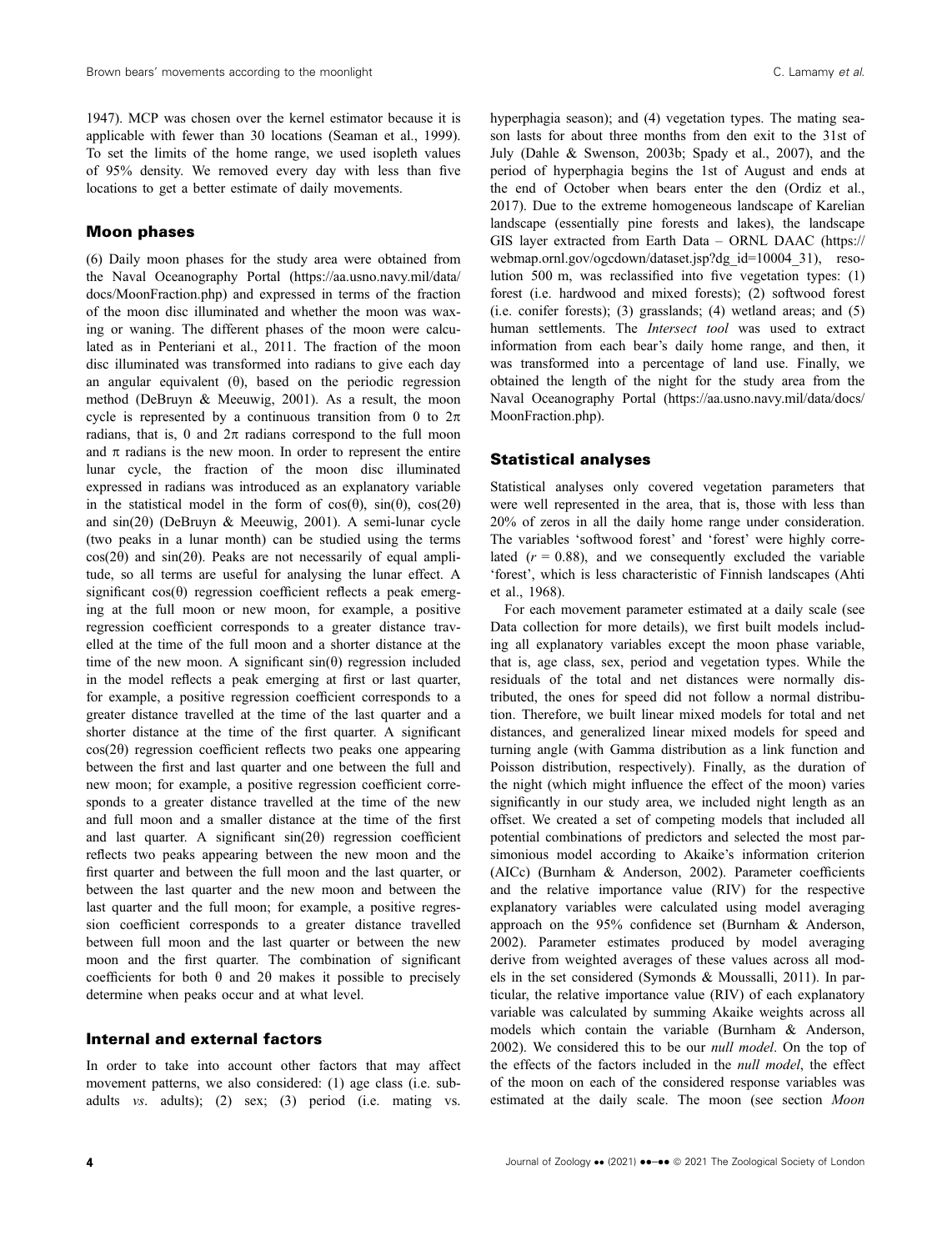phases) was introduced in the form of  $cos(\theta)$ ,  $sin(\theta)$ ,  $cos(2\theta)$ and  $sin(2\theta)$  as continuous explanatory variables. We compared our null model with the one containing the moon phase using maximum likelihood (Myung, 2003). We assumed that the moon had an effect on movement parameters when the p-value between the two models was less than 0.03 (Zuur et al., 2009). As each brown bear was followed for several days (hereafter, sessions) and years, we considered the individual, the session (a session corresponds to one day, i.e., the first location until the last location of the day) and the year as nested random effects. We used the statistical software R v. 3.5.1 (R Development Core Team, 2018) with the lme4 package (Bates et al., 2015) and MuMIn package (Barton, 2013) for model generation and model averaging.

## **Results**

We found that internal and external factors influenced brown bear movements, which otherwise were not influenced by lunar brightness (Table 1 and Tables S2 and S3). That is, models containing the moon phases never performed better than our null models (Tables 1 and 2, Fig 2).

Our null models always included the variable period, with brown bears moving slowly, over short distances with more tortuous trajectories during the hyperphagia period than the mating period. (Table 1). Furthermore, brown bears generally moved long distances and showed extensive home ranges when moving in habitats dominated by conifers (Table 1). Finally, adult brown bears moved faster and demonstrated more tortuous trajectories within larger home range areas than did subadult individuals, especially during the mating period (Table 1). No differences were found between male and female movement patterns (Table 1), independent of age class.

## **Discussion**

Changes in movement patterns between the different periods may be related to different biological needs across the breeding season. During the hyperphagic period, brown bears generally moved less and demonstrated torturous trajectories, probably restricting their activity around abundant local food resources (McLoughlin et al., 2000; Selva et al., 2017). In contrast, during the mating period, brown bears moved longer distances, most likely with the aim of increasing the probability of finding a potential partner (Graham & Stenhouse, 2014; Steyaert et al., 2012). These results are in line with previous studies showing that, during the mating season, oestrus females might increase their movements to maximize reproductive success and the survival of future cubs (Ebensperger, 1998; Hrdy, 1979; Soltis et al., 2000). Also, brown bears typically travelled long distances and showed extensive home ranges when moving in habitats dominated by conifers. Habitat quality and characteristics may engender diverse costs and benefits and consequently noticeable differences in movement behaviours (Delgado et al., 2010). In our study area, conifer forest may represent a vegetation type where the costs of movements are low, for example, increased visibility resulting in less need for vigilance, food source types and availability and/or fewer

landscape obstacles. Lastly, adult brown bears moved faster and demonstrated more tortuous trajectories within larger home ranges than subadult individuals, especially during the mating season (Table 1), which might suggest a behaviour mainly related to mating needs.

Although our data do not indicate any differences in movement patterns between males and females, this might be an area of focus for future studies. While we did not consider the reproductive status of females, previous evidence shows that females with cubs of the year may move less and in a more constricted area than other individuals during the mating season (Ordiz et al., 2017), when females with COYs restrict their movements to reduce probability of an infanticide.

Further, it is important to highlight here that in our study area, the hyperphagia period extensively overlaps with the hunting period. According to the Finnish Wildlife Agency, the hunting season indeed starts on the 20th of August and closes on the 31st of October. Even though it would have been interesting to include the effect of hunting in our models and separate for the ones due to the intrinsic and different biological needs across the breeding season, we neither had accurate data on hunting pressure variation over the entire hunting season and over the 12 years of this telemetry study, nor any kind of hunting data in Russia. Due to this lack of data, we cannot therefore discard the possibility that the recorded patterns of movement during the hyperphagia are also partially determined by the confounding effect of hunting. Actually, when human pressure is high, factors such as fear drive animals to adjust their behaviour to reduce risk. That is, bears can allocate part of their time to vigilance at the expense of other vital needs, such as searching for food, to avoid threatening encounters with humans (Gosselin et al., 2015; Loveridge et al., 2007; Ordiz et al., 2011, 2012, 2013). Thus, hunting pressure might also help explaining why brown bears moved slowly, over short distances and follow more tortuous paths when the hunting season was opened.

Contrary to many other carnivores that have been shown to follow the rhythm of moonlight patterns, brown bear movement patterns were not influenced by the moon phases (see also Richardson, 2017). Models containing the moon phases never performed better than our null models. Notably, even though brown bears have the typical morphological features of carnivores, they are opportunistic omnivores with a diversified diet (Bojarska & Selva, 2012). Although brown bears may show carnivore habits and feed on small mammals as well as large ungulates (Bojarska & Selva, 2012; Niedziałkowska et al., 2019), the brown bear diet is composed of more than 50% vegetal materials (e.g. grass, leaves and roots) and also rich fleshy fruits (e.g. bilberry Vaccinium myrtillus; Cronin, 2005; Persson et al., 2001; Rode & Robbins, 2000; Rode et al., 2001; Stenset et al., 2016). As a result, the prey–predator relationships that are behind the dependence of carnivores on lunar light (Berger-Tal et al., 2010; Bhatt et al., 2018; Brown & Kotler, 2004b; Penteriani et al., 2013) are weaker in brown bears than in other obligate carnivores. It is important to consider here that it would have been easier to detect a potential effect of the moon on movement patterns when linking bear displacements to habitat categories where the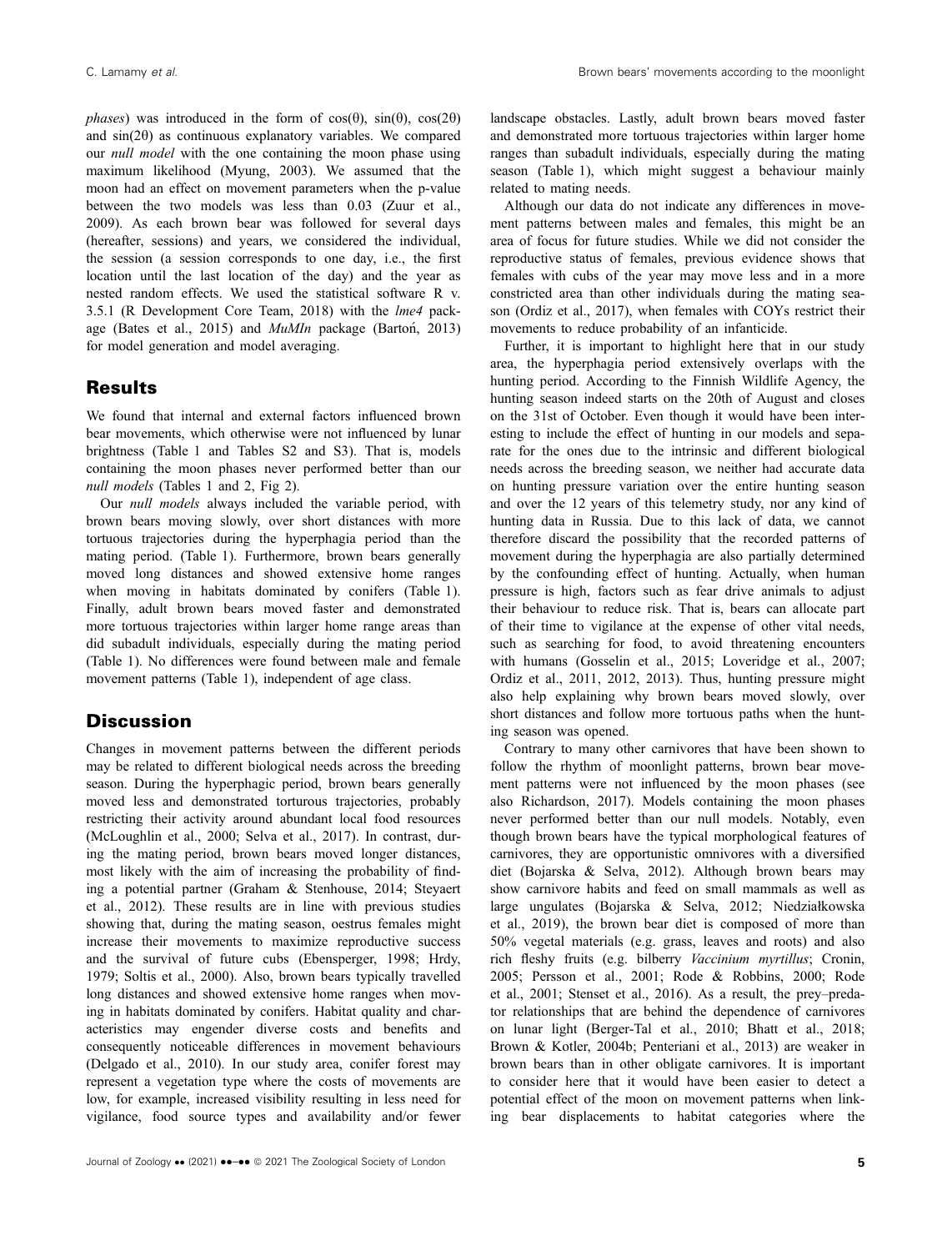Table 1 Values of AICc,  $\Delta$ AICc and Weighted AICc of the best ( $\Delta$ AICc < 2) linear mixed or generalized linear models (see text for more details), summary of the null model considered for each movement parameter and the analysis of variance (ANOVA with R2c (i.e. conditional R squared)) showing that the moon did not affect brown bear movement patterns

|                | Competing models                  |                                   | AICc                       | $\triangle$ AICc            | Weighted AICc          |
|----------------|-----------------------------------|-----------------------------------|----------------------------|-----------------------------|------------------------|
| Total distance | Conifer + period                  |                                   | 39 897                     | 0.00                        | 0.50                   |
|                |                                   | $\beta^a$                         | $\mathsf{SE}^\mathsf{a}$   | P <sup>a</sup>              | <b>RIV</b> b           |
|                | Intercept                         | 6.54                              | 0.14                       | < 0.001                     |                        |
|                | Period                            | $-1.75$                           | 0.08                       | < 0.001                     | 1.00                   |
|                | Conifer                           | 0.08                              | 0.06                       | 0.16                        | 0.67                   |
|                | <b>ANOVA</b>                      | d.f.                              | <b>AIC</b>                 | Pr (>Chisq)                 | R <sub>2c</sub>        |
|                | Conifer + period                  | $\overline{7}$                    | 39 886                     |                             | 0.88                   |
|                | Conifer + period +                |                                   |                            |                             |                        |
|                | Moon phases                       | 11                                | 39 245                     | 0.02                        | 0.88                   |
|                | Competing models                  |                                   | AICc                       | $\triangle$ AICc            | Weighted AICc          |
| Net distance   | Conifer + period                  |                                   | 47 850                     | 0.00                        | 0.64                   |
|                |                                   | $\boldsymbol{\beta}^{\mathsf{a}}$ | $\mathsf{SE}^\mathsf{a}$   | $\boldsymbol{P}^\mathrm{a}$ | <b>RIV</b> b           |
|                | Intercept                         | 4.26                              | 0.13                       | < 0.001                     |                        |
|                | Period                            | $-1.98$                           | 0.07                       | < 0.001                     | 1.00                   |
|                | Conifer                           | 0.13                              | 0.04                       | < 0.001                     | 1.00                   |
|                | <b>ANOVA</b>                      | d.f.                              | <b>AIC</b>                 | Pr (>Chisq)                 | R <sub>2c</sub>        |
|                | Conifer + period                  | 7                                 | 47 839                     |                             | 0.90                   |
|                |                                   |                                   |                            |                             |                        |
|                | Conifer + period +<br>Moon phases | 11                                | 47 913                     | 0.02                        | 0.90                   |
|                |                                   |                                   |                            |                             |                        |
|                | Competing models                  |                                   | AICc                       | $\triangle$ AICc            | Weighted AICc          |
| Home range     | Period + conifer                  |                                   | 29 557                     | 0.00                        | 0.65                   |
|                |                                   | $\beta^a$                         | $\mathsf{SE}^\mathsf{a}$   | P <sup>a</sup>              | RIV <sup>b</sup>       |
|                | Intercept                         | 1.52                              | 0.10                       | < 0.001                     |                        |
|                | Period                            | $-1.58$                           | 0.03                       | < 0.001                     | 1.00                   |
|                | Conifer                           | 0.04                              | 0.02                       | 0.07                        | 0.59                   |
|                | <b>ANOVA</b>                      | d.f.                              | <b>AIC</b>                 | Pr (>Chisq)                 | R <sub>2c</sub>        |
|                | Period + conifer                  | $\overline{7}$                    | 29 592                     |                             | 0.89                   |
|                | Period + conifer +                | 11                                | 29 624                     | 0.41                        | 0.89                   |
|                | Moon phases                       |                                   |                            |                             |                        |
|                | Competing models                  |                                   | AICc                       | $\triangle$ AICc            | Weighted AICc          |
| Speed          | Period + conifer                  |                                   | 39 897                     | 0.00                        | 0.50                   |
|                |                                   | $\beta^a$                         | $\mathsf{SE}^\mathbf{a}$   | P <sup>a</sup>              | <b>RIV</b> b           |
|                | Intercept                         | $-2.19$                           | 0.70                       | 0.002                       |                        |
|                | Period                            | 0.04                              | 0.01                       | < 0.001                     | 1.00                   |
|                | Conifer                           | 0.09                              | 0.03                       | 0.002                       | 1.00                   |
|                | <b>ANOVA</b>                      | d.f.                              | <b>AIC</b>                 | Pr (>Chisq)                 | <b>Deviance</b>        |
|                | Period + conifer                  | 7                                 | $-22550$                   |                             | $-225606$              |
|                | Period + conifer +                |                                   |                            |                             |                        |
|                | Moon phases                       | 11                                | $-225325$                  | 1.00                        | $-225349$              |
|                | Competing models                  |                                   | AICc                       | $\triangle$ AICc            | Weighted AICc          |
| Turning angle  | Period $+$ age                    |                                   | 19 169                     | 0.00                        | 0.27                   |
|                |                                   | $\beta^a$                         | $\mathbf{SE}^{\mathrm{a}}$ | P <sup>a</sup>              | <b>RIV<sup>b</sup></b> |
|                |                                   | $-0.22$                           | 0.08                       | 0.006                       |                        |
|                | Intercept<br>Period               |                                   |                            | < 0.001                     |                        |
|                |                                   | $-1.69$                           | 0.03                       |                             | 1.00                   |
|                | Age                               | 0.05                              | 0.07                       | 0.44                        | 0.58                   |
|                | <b>ANOVA</b>                      | d.f.                              | <b>AIC</b>                 | Pr (>Chisq)                 | R <sub>2c</sub>        |
|                | Period + age +                    | 5                                 | 19 20 6                    |                             | 0.39                   |
|                | Moon phases                       | 9                                 | 19 239                     | 0.52                        | 0.39                   |

<sup>a</sup>Model-averaged coefficients.

*<b>BRelative Importance Value.*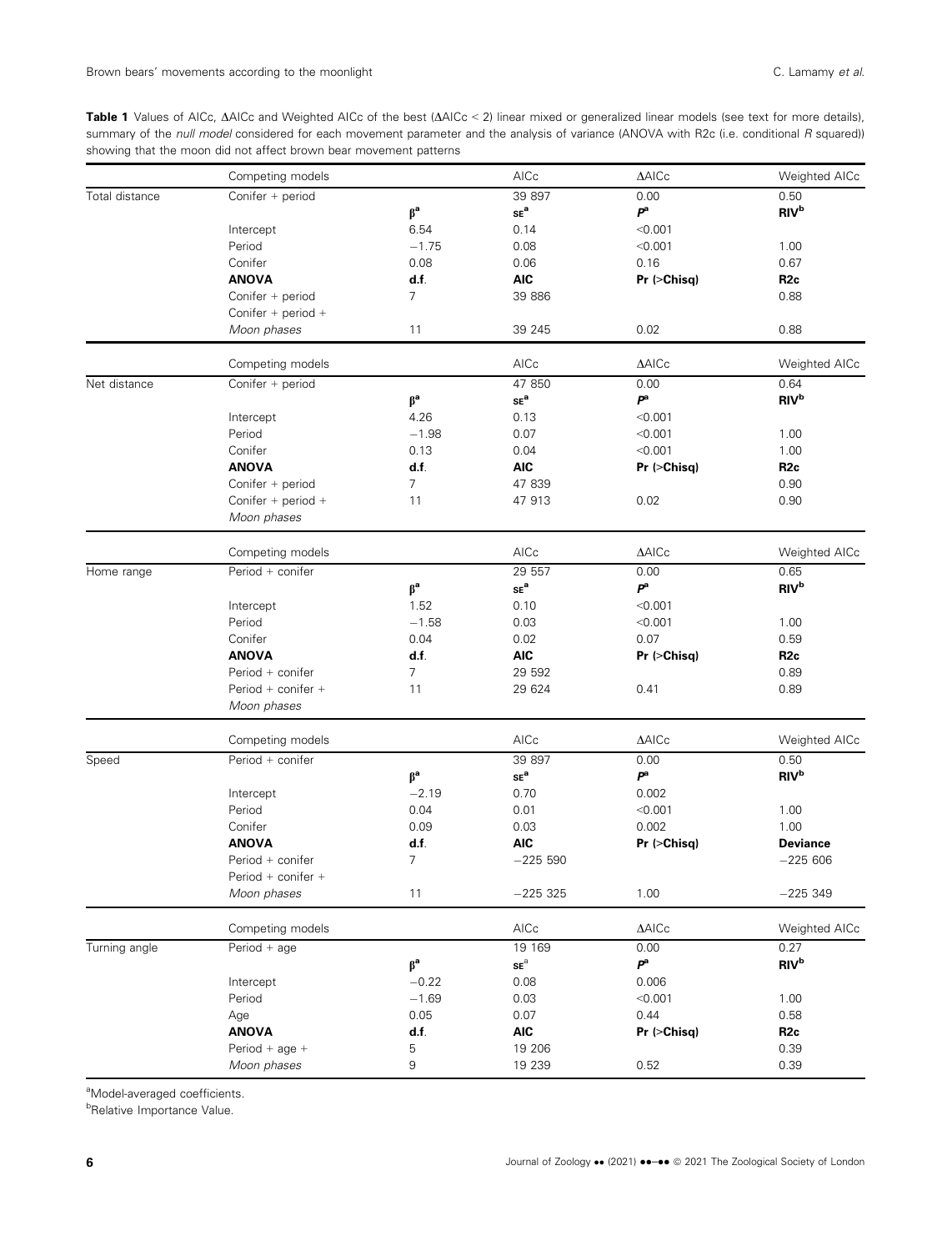| Table 2 Values (mean $\pm$ sp, range) of movement parameters across moon phases ( $\rightarrow$ Full moon $\sim$ Full moon $\sim$ 2 (2 $\sim$ 2): New Moon; |  |  |  |  |  |
|-------------------------------------------------------------------------------------------------------------------------------------------------------------|--|--|--|--|--|
| <b>Company: First Quarter)</b>                                                                                                                              |  |  |  |  |  |

| Total distance (km)     | Net distance (km)       | Home range $(km^2)$      | Speed (km/h)            |
|-------------------------|-------------------------|--------------------------|-------------------------|
| $7.7 \pm 6.6$ , 0-66.2  | $4.0 \pm 4.6$ , 0-37.8  | $2.7 \pm 7.0, 0$ – 136   | $0.4 \pm 0.7, 0$ -16.0  |
| $7.5 \pm 7.0, 0 - 50.2$ | $3.7 \pm 4.8, 0 - 47.1$ | $2.8 \pm 8.1, 0 - 131.4$ | $0.4 \pm 0.8$ , 0-15.8  |
| $7.9 \pm 7.1, 0 - 54.5$ | $4.1 \pm 4.7, 0 - 34.6$ | $2.9 \pm 7.4$ , 0-109.7  | $0.4 \pm 0.9, 0 - 16.0$ |
| $8.0 \pm 7.1, 0 - 66.0$ | $4.0 \pm 4.7, 0 - 40.9$ | $3.1 \pm 8.8$ , 0-168    | $0.4 \pm 0.9, 0$ – 15.3 |



## **Moon phase**

Figure 2 Moon phase estimated effect (smoothed grey lines) on daily home range, daily speed, turning angle, daily distance and net distance as estimated by linear mixed models for total and net distances, and generalized linear mixed models for speed and turning angle (with Gamma distribution as a link function and Poisson distribution, respectively) (Table 1). The moon cycle is represented by a continuous transition from 0 to  $2\pi$  radians; that is, 0 and  $2\pi$  radians correspond to the full moon and  $\pi$  radians are the new moon. In order to represent the entire lunar cycle, the fraction of the moon disc illuminated expressed in radians was introduced as an explanatory variable in the statistical model in the form of cos(0), sin(0), cos(20) and sin(20), which corresponds to 1 to 6 in the x-labels. (Brown bear picture: V. Penteriani).

brightness of the moon is really diverse (e.g. dense forest presence of canopy cover—vs. open fields), as we did, rather than using many different habitat types very similar among them, for example dense stand, young stand and old-growth stand of forest, or clearcut, field and bog. In addition, some other factors may have further played a role in reducing the potential effect of the moon on brown bears in our study area. First, bear feeding patterns on natural food might be disrupted by the continuous supply of anthropogenic foods at artificial feeding points established for hunting and bear viewing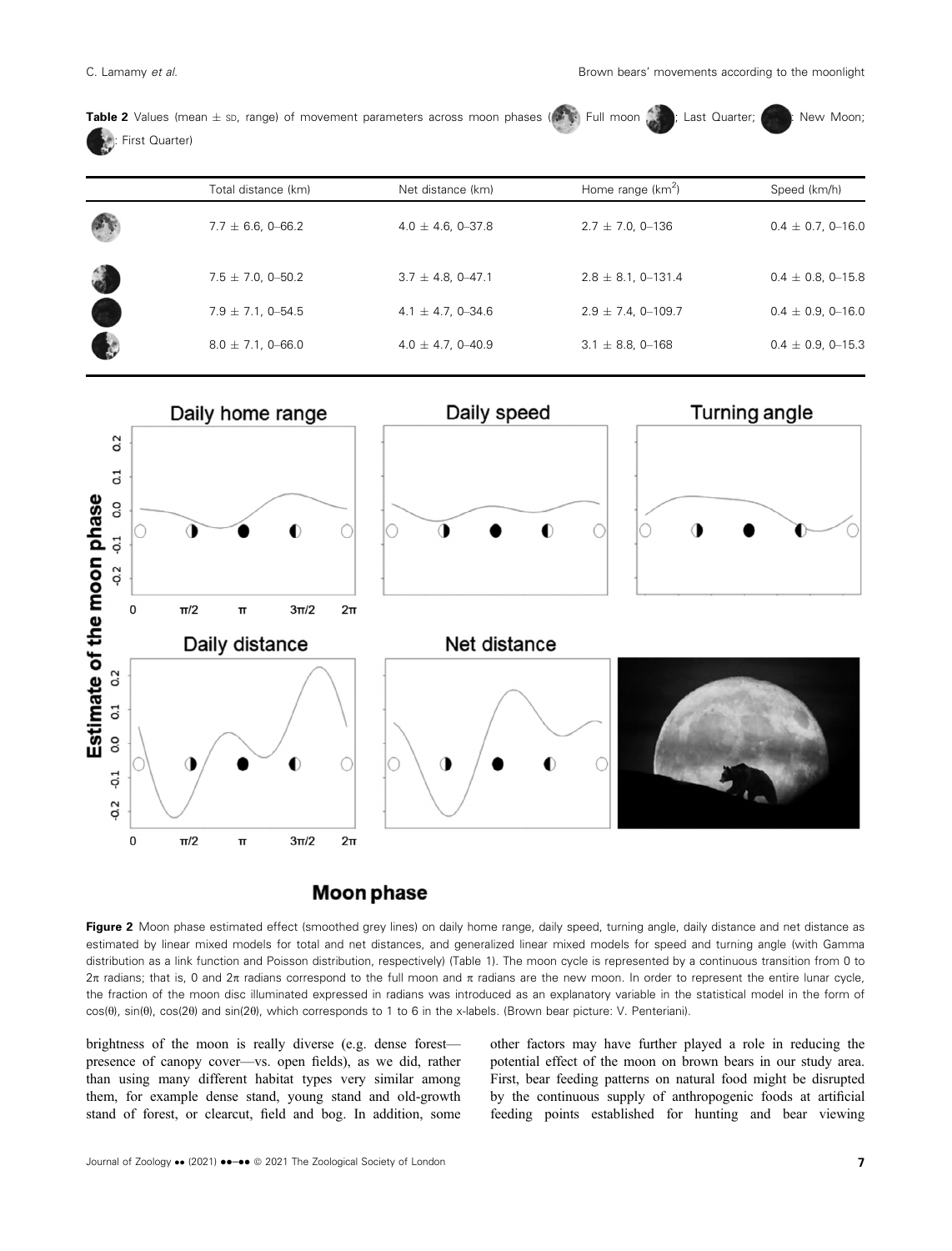purposes (Penteriani et al., 2010; Penteriani et al., 2017, 2021; Kojola & Heikkinen, 2012). In fact, this practice can further modify the bears' non-dependence on prey (Steyaert et al., 2014) and, therefore, the potential influence of moonlight. Second, as stated above, we should also take into account that this Finnish-Russian bear population is managed through hunting and, as it has been previously demonstrated (Ordiz et al., 2011), bears under hunting pressure may alter their normal activity rhythms and movements. Further limiting factors that may have reduced the potential effect of the moon in our study area are cloud cover and the fact that the sun reflects less into the moon in summer at high latitudes. However, we could not consider the potential effects of real and local cloud coverage in a species that is performing large displacements like brown bears because such data simply do not exist. This is because the spatial resolution of the meteorological stations recording weather data is not as spatially fine-grained as bear displacements require. In addition, cloud coverage may change considerably at a short temporal scale. Thus, during their long displacements within their large home ranges, brown bears may be faced to different cloud coverage conditions even during the same night. Yet, we consider that if it would have been a lunar effect on bear movement behaviours, the duration of our telemetry study should have allowed us to it even if during some nights or during some portions of the nights that clouds could have partially covered moon brightness. In this regard, we should not forget that even in cloudy skies, the night brightness of full moon nights is higher than during new moon nights.

The lunar cycle is a major factor in activity changes, and many nocturnal and diurnal animals can alter their activity in response to moonlight variations. Thus, it is essential to study the effect of the moon on carnivores as increased hunting success may influence their behaviour in the following days. In the case of the brown bear, however, it seems that the lunar cycle does not influence their movement patterns. The results of this study suggest that predator–prey interactions and carnivore behaviour still merit further investigation that takes into account (1) the intrinsic characteristics of carnivores (e.g. facultative vs. obligate carnivores), (2) the physical environment in which they move (e.g. vegetation types and nocturnal light), and (3) the potential interference of human activities. In fact, the effects of some of the external pressures acting on predators, such as moonlight, might be hidden and/or greatly reduced by stronger forces like the needs of carnivores during specific periods of the year (e.g. mating), individual age, human avoidance and/or interference with feeding activity. A more global approach to the study of carnivore behaviours, which takes into account both obligate and facultative carnivores, might change the way we think about their interactions with the environment and humans, and bring to light more complex behavioural patterns than previously thought.

## Acknowledgements

This work was supported by the Excellence Project CGL2017- 82782-P financed by the Spanish Ministry of Science and Innovation, the Agencia Estatal de Investigacion (AEI) and the Fondo Europeo de Desarrollo Regional (FEDER, EU). M.M.D. was financially supported by the Spanish Ramon y Cajal grant RYC-2014-16263. The Ministry of Agriculture and Forestry financially supported I.K. We wish to thank Antero Hakala, Leo Korhonen, Reima Ovaskainen, Seppo Ronkainen and Markus Suominen for assistance in capturing and collaring the bears, as well as Miha Krofel and four anonymous referees for their very helpful suggestions and comments to the manuscript.

## References

- Ahti, T., Hämet-Ahti, L. & Jalas, J. (1968). Vegetation zones and their actions in North Western Europe. Annales Botanici Fennici, 5, 169–211.
- Arnemo, J. M., Fahlman, A., Ahlqvist, P., Brunberg, S., Segerström, P. & Swenson, J. E. (2007). Biomedical protocol for free-ranging brown bears (Ursus arctos) in Scandinavia.
- Bartoń, K. (2013). Model selection and model averaging based on information criteria (AICc and alike). The Comprehensive R Archive Network, 1, 13.
- Bates, D., Mächler, M., Bolker, B. & Walker, S. (2015). Fitting Linear Mixed-Effects Models using lme4. Journal of Statistical Software 67, 1-48.
- Berger-Tal, O., Mukherjee, S., Kotler, B. P. & Brown, J. S. (2010). Complex state-dependent games between owls and gerbils. Ecology Letters 13, 302–310.
- Bhatt, U. M., Habib, B., Sarma, H. K. & Lyngdoh, S. L. (2018). Catch me if you can: Species interactions and moon illumination effect on mammals of tropical semi-evergreen forest of Manas National Park, Assam, India. bioRxiv. [https://](https://doi.org/10.1101/449918) [doi.org/10.1101/449918](https://doi.org/10.1101/449918)
- Bjørneraas, K., Van Moorter, B., Rolandsen, C. M. & Herfindal, I. (2010). Screening global positioning system location data for errors using animal movement characteristics. Journal of Wildlife Management 74, 1361–1366.
- Bojarska, K. & Selva, N. (2012). Spatial patterns in brown bear Ursus arctos diet: The role of geographical and environmental factors. Mammal Review, 42, 120–143.
- Brown, J. S. & Kotler, B. P. (2004a). Hazardous duty pay and the foraging cost of predation. Ecology Letters, 7, 999–1014.
- Brown, J. S. & Kotler, B. P. (2004b). Hazardous duty pay and the foraging cost of predation. Ecology Letters 7, 999–1014.
- Burnham, K. P. & Anderson, D. R. (2002). Model selection and multimodel inference: A practical information-theoretic approach. Springer.
- Calenge, C. (2006). The package "adehabitat" for the R software: A tool for the analysis of space and habitat use by animals. Ecological Modelling, 197, 516–519.
- Clarke, J. A. (1983). Moonlight's influence on predator/prey interactions between short-eared owls (Asio tlammeus) and deermice (Peromyscus maniculatus). Behavioral Ecology and Sociobiology, 13, 205–209.
- Cozzi, G., Broekhuis, F., McNutt, J. W., Turnbull, L. A., Macdonald, D. W. & Schmid, B. (2012). Fear of the dark or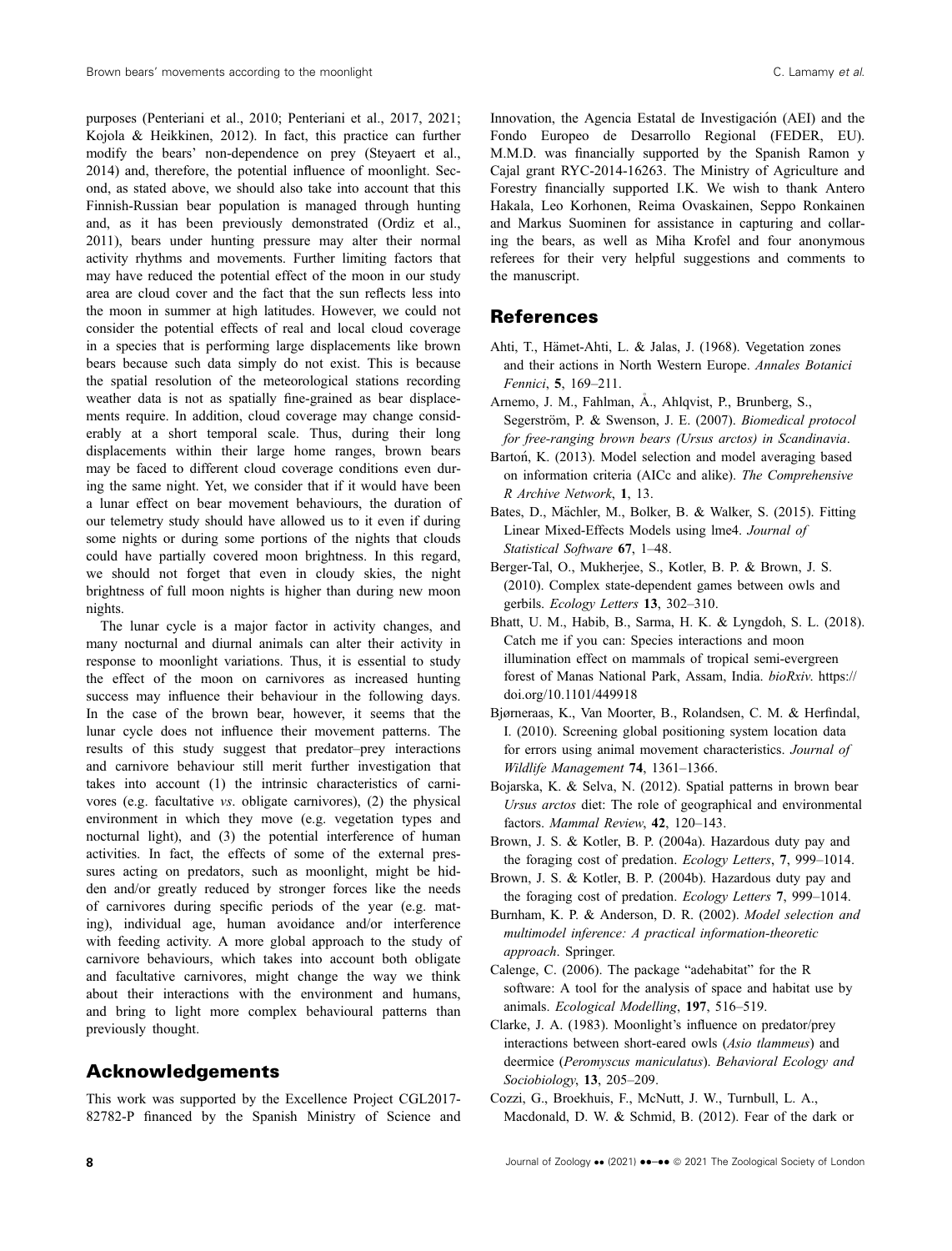dinner by moonlight? Reduced temporal partitioning among Africa's large carnivores. Ecology, 93, 2590–2599.

Craighead, J. J., Craighead, F. C. & McCutchen, H. E. (1970). Age determination of grizzly bears from fourth premolar tooth sections. Journal of Wildlife Management, 34, 353.

Cronin, T. W. (2005). The visual ecology of predator-prey interactions. In Ecology of Predator-prey Interactions, 105– 138. Barbosa P. & Castellaris I. (Eds). New York: Oxford University Press.

D'Eon, R. G., Serrouya, R., Smith, G. & Kochanny, C. O. (2002). GPS radiotelemetry error and bias in mountainous terrain. Wildlife Society Bulletin 30, 430–439.

Dacke, M., Nilsson, D.-E., Scholtz, C. H., Byrne, M. & Warrant, E. J. (2003). Insect orientation to polarized moonlight. Nature 424, 33.

Dahle, B. & Swenson, J. E. (2003a). Home ranges in adult Scandinavian brown bears (Ursus arctos): Effect of mass, sex, reproductive category, population density and habitat type. Journal of Zoology 260, 329-335.

Dahle, B. & Swenson, J. E. (2003b). Seasonal range size in relation to reproductive strategies in brown bears Ursus arctos. Journal of Animal Ecology 72, 660–667.

Daly, M., Behrends, P. R., Wilson, M. I. & Jacobs, L. F. (1992). Behavioural modulation of predation risk: Moonlight avoidance and crepuscular compensation in a nocturnal desert rodent, Dipodomys merriami. Animal Behavior 44, 1–9.

DeBruyn, A. M. H. & Meeuwig, J. J. (2001). Detecting lunar cycles in marine ecology: Periodic regression versus categorical ANOVA. Marine Ecology Progress Series, 214, 307–310.

Delgado, M. D. M., Penteriani, V., Revilla, E. & Nams, V. O. (2010). The effect of phenotypic traits and external cues on natal dispersal movements. Journal of Animal Ecology 79, 620–632.

Di Bitetti, M. S., Paviolo, A. & De Angelo, C. (2006). Density, habitat use and activity patterns of ocelots (Leopardus pardalis) in the Atlantic Forest of Misiones, Argentina. Journal of Zoology, 270, 153–163.

Dixon, D. R., Dixon, L. R. J., Bishop, J. D. & Pettifor, R. A. (2006). Lunar-related reproductive behaviour in the badger (Meles meles). Acta Ethologica, 9, 59–63.

Ebensperger, L. A. (1998). Strategies and counterstrategies to infanticide in mammals. Biological Reviews 73, 321–346.

Estes, J. A., Jameson, R. J. & Rhode, E. B. (1982). Activity and prey election in the Sea Otter: Influence of population status on community structure. American Naturalist 120, 242–258.

Foster, R. G. & Roenneberg, T. (2008). Human responses to the geophysical daily, annual and lunar cycles. Current Biology 18, R784–R794.

Gende, S. M. & Quinn, T. P. (2004). The relative importance of prey density and social dominance in determining energy intake by bears feeding on Pacific salmon. Canadian Journal of Zoology 82, 75–85.

Gosselin, J., Zedrosser, A., Swenson, J. E. & Pelletier, F. (2015). The relative importance of direct and indirect effects of

hunting mortality on the population dynamics of brown bears. Proceedings of the Royal Society B: Biological Sciences 282, 20141840.<https://doi.org/10.1098/rspb.2014.1840>

Graham, K. & Stenhouse, G. B. (2014). Home range, movements, and denning chronology of the Grizzly Bear (Ursus arctos) in West-Central Alberta. The Canadian Field-Naturalist, 128, 223.

Grant, R., Halliday, T. & Chadwick, E. (2012). Amphibians' response to the lunar synodic cycle-a review of current knowledge, recommendations, and implications for conservation. Behavioral Ecology 24, 53–62.

Grassman, L., Tewes, M. & Silvy, N. (2005). Ranging, habitat use and activity patterns of binturong Arctictis binturongand yellow-throated marten Martes flavigulain north-central Thailand. Wildlife Biology, 11, 49–57.

Griffin, P. C., Griffin, S. C., Waroquiers, C. & Mills, L. S. (2005). Mortality by moonlight: Predation risk and the snowshoe hare. Behavioral Ecology 16, 938-944.

Hagen, S. B., Kopatz, A., Aspi, J., Kojola, I. & Geir Eiken, H. (2015). Evidence of rapid change in genetic structure and diversity during range expansion in a recovering large terrestrial carnivore. Proceedings of the Royal Society B-Biological Sciences 282, 13–16.

Hertel, A. G., Swenson, J. E. & Bischof, R. (2017). A case for considering individual variation in diel activity patterns. Behavioral Ecology 28, 1524–1531.

Heurich, M., Hilger, A., Küchenhoff, H., Andrén, H., Bufka, L., Krofel, M., Mattisson, J., Odden, J., Persson, J., Rauset, G. R., Schmidt, K. & Linnell, J. D. C. (2014). Activity patterns of Eurasian Lynx are modulated by light regime and individual traits over a wide latitudinal range. PLoS One 9, e114143.

Hrdy, S. B. (1979). Infanticide among animals: A review, classification, and examination of the implications for the reproductive strategies of females. Ethology and Sociobiology, 1, 13–40.

Jalanka, H. H. & Roeken, B. O. (1990). The use of medetomidine, medetomidine-ketamine combinations, and atipamezole in nondomestic mammals: A review. The Journal of Zoo and Wildlife Medicine, 21, 259–282.

Kojola, I. & Heikkinen, S. (2012). Problem brown bears Ursus arctos in Finland in relation to bear feeding for tourism purposes and the density of bears and humans. Wildlife Biology, 18, 258–263.

Kotler, B. P., Brown, J. S., Dall, S. R. X., Gresser, S., Ganey, D. & Bouskila, A. (2002). Foraging games between gerbils and their predators: Temporal dynamics of resource depletion and apprehension in gerbils. Evolutionary Ecology Research 4, 495–518.

Kotler, B. P., Brown, J. S., Smith, R. J. & Wirtz, W. O. (1988). The effects of morphology and body size on rates of owl predation on Desert rodents. Oikos 53, 145.

Kronfeld-Schor, N., Dominoni, D., de la Iglesia, H., Levy, O., Herzog, E. D., Dayan, T. & Helfrich-Forster, C. (2013).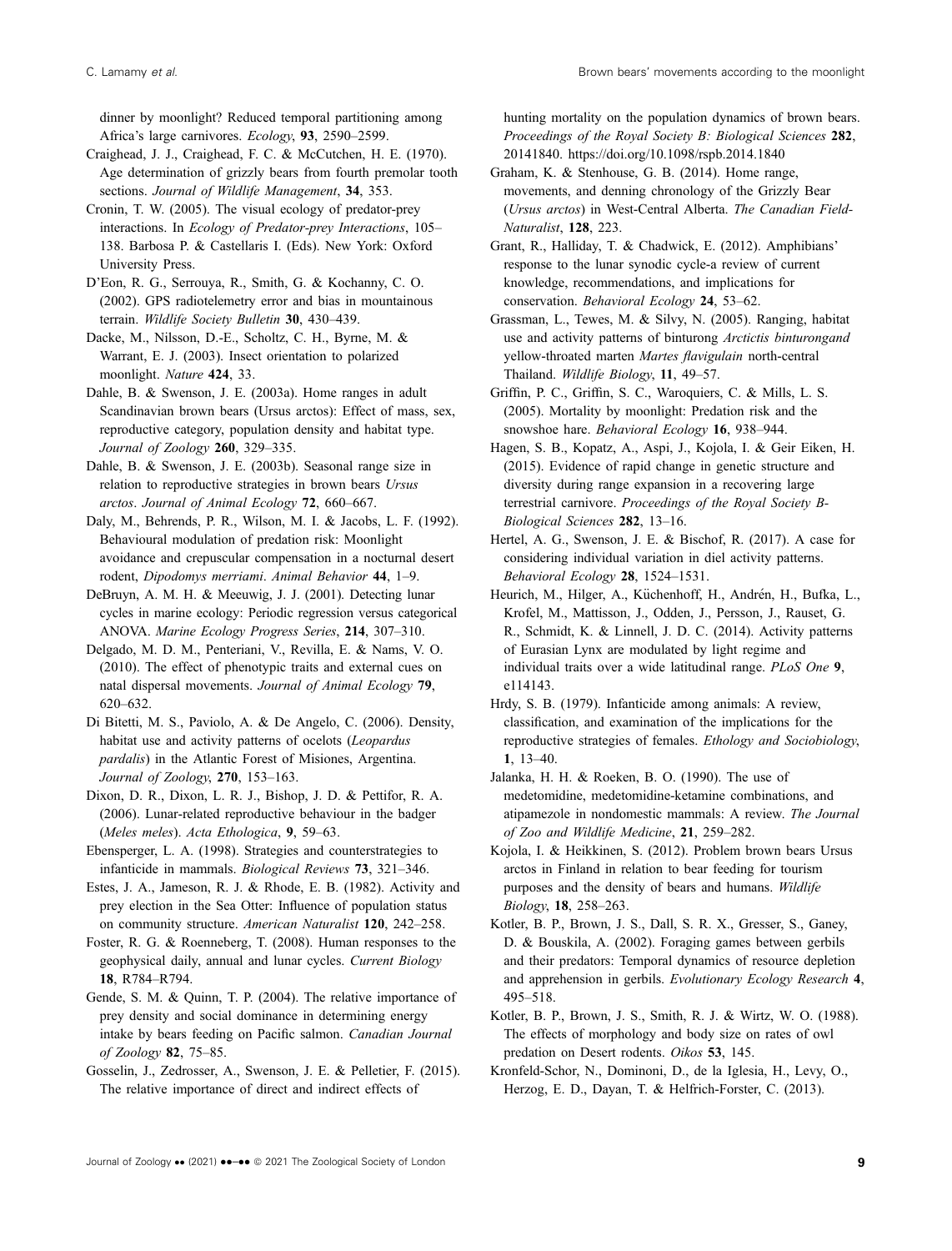Chronobiology by moonlight. Proceedings of the Royal Society B-Biological Sciences 280, 1765.

Lima, S. L. & Dill, L. M. (1990). Behavioral decisions made under the risk of predation: A review and prospectus. Canadian Journal of Zoology 68, 619–640.

Loveridge, A. J., Searle, A. W., Murindagomo, F. & Macdonalda, D. W. (2007). The impact of sport-hunting on the population dynamics of an African lion population in a protected area. Biological Conservation 134, 548–558. [https://](https://doi.org/10.1016/j.biocon.2006.09.010) [doi.org/10.1016/j.biocon.2006.09.010](https://doi.org/10.1016/j.biocon.2006.09.010)

Martin, J., Calenge, C., Quenette, P. Y. & Allainé, D. (2008). Importance of movement constraints in habitat selection studies. Ecological Modelling, 213, 257–262.

Martin, J., van Moorter, B., Revilla, E., Blanchard, P., Dray, S., Quenette, P.-Y., Allainé, D. & Swenson, J. E. (2013). Reciprocal modulation of internal and external factors determines individual movements. Journal of Animal Ecology 82, 290–300.

McLoughlin, P. D., Ferguson, S. H. & Messier, F. (2000). Intraspecic variation in home range overlap with habitat quality: A comparison among brown bear populations. Entomologia Experimentalis Et Applicata 14, 39–60.

Mohr, C. O. (1947). Table of equivalent populations of North American small mammals. American Midland Naturalist 37, 223–249.

Mukherjee, S., Zelcer, M. & Kotler, B. P. (2009). Patch use in time and space for a meso-predator in a risky world. Oecologia 159, 661–668.

Myung, I. J. (2003). Tutorial on maximum likelihood estimation. Journal of Mathematical Psychology 47, 90-100.

Nathan, R., Getz, W. M., Revilla, E., Holyoak, M., Kadmon, R., Saltz, D. & Smouse, P. E. (2008). A movement ecology paradigm for unifying organismal movement research. Proceedings of the National Academy of Sciences 105, 19052–19059.

Niedziałkowska, M., Hayward, M. W., Borowik, T., Jędrzejewski, W. & Jędrzejewska, B. (2019). A meta-analysis of ungulate predation and prey selection by the brown bear Ursus arctos in Eurasia. Mammal Research, 64, 1–9.

Ordiz, A., Saebø, S., Kindberg, J., Swenson, J. E. & Støen, O.- G. (2017). Seasonality and human disturbance alter brown bear activity patterns: Implications for circumpolar carnivore conservation? Animal Conservation, 20, 51–60.

Ordiz, A., Støen, O.-G., Delibes, M. & Swenson, J. E. (2011). Predators or prey? Spatio-temporal discrimination of humanderived risk by brown bears. Oecologia, 166, 59–67.

Ordiz, A., Støen, O.-G., Sæbø, S., Kindberg, J., Delibes, M. & Swenson, J. E. (2012). Do bears know they are being hunted? Biological Conservation, 152, 21–28.

Ordiz, A., Støen, O.-G., Saebø, S., Sahlen, V., Pedersen, B. E., Kindberg, J. & Swenson, J. E. (2013). Lasting behavioural responses of brown bears to experimental encounters with humans. Journal of Applied Ecology, 50, 306-314.

Penteriani, V., del Delgado, M. D. M. & Melletti, M. (2010). Don't feed the bears! Oryx, 44, 169–170.

Penteriani, V., del Mar Delgado, M., Kuparinen, A., Saurola, P., Valkama, J., Salo, E., Toivola, J., Aebischer, A. & Arlettaz, R. (2014). Bright moonlight triggers natal dispersal departures. Behavioral Ecology and Sociobiology, 68, 743–747.

Penteriani, V., Kuparinen, A., del Mar Delgado, M., Palomares, F., Lopez-Bao, J. V., Fedriani, J. M., Calzada, J., Moreno, S., Villafuerte, R., Campioni, L. & Lourenço, R. (2013). Responses of a top and a meso predator and their prey to moon phases. Oecologia, 173, 753–766.

Penteriani, V., Kuparinen, A., Delgado, M. D. M., Lourenço, R. & Campioni, L. (2011). Individual status, foraging effort and need for conspicuousness shape behavioural responses of a predator to moon phases. Animal Behavior, 82, 413–420.

Penteriani, V., Lamamy, C., Kojola, I., Heikkinen, S., Bombieri, G. & Delgado, M. (2021). Does artificial feeding affect large carnivore behaviours ? The case study of brown bears in a hunted and tourist exploited subpopulation. Biological Conservation, 254, 108949.

Penteriani, V., López-Bao, J. V., Bettega, C., Dalerum, F., Delgado, M. D. M., Jerina, K., Kojola, I., Krofel, M. & Ordiz, A. (2017). Consequences of brown bear viewing tourism: A review. Biological Conservation, 206, 169-180.

Persson, I.-L., Wikan, S., Swenson, J. E. & Mysterud, I. (2001). The diet of the brown bear Ursus arctos in the Pasvik Valley, northeastern Norway. Wildlife Biology, 7, 27–37.

Prugh, L. R. & Golden, C. D. (2014). Does moonlight increase predation risk? Meta-analysis reveals divergent responses of nocturnal mammals to lunar cycles. Journal of Animal Ecology, 83, 504–514.

R Development Core Team (2018). R: A Language and Environment for Statistical Computing. R Foundation for Statistical Computing. Vienna: Austria.

Rasmussen, G. S. A. & MacDonald, D. W. (2012). Masking of the zeitgeber: African wild dogs mitigate persecution by balancing time. Journal of Zoology, 286, 232–242.

Richardson, M. L. (2017). Daily and monthly activity of Brown Bears (Ursus arctos) near a proposed industrial project in coastal British Columbia. Western North American Naturalist, 77, 118–123.

Robbins, C. T., Fortin, J. K., Rode, K. D., Farley, S. D., Shipley, L. A. & Felicetti, L. A. (2007). Optimizing protein intake as a foraging strategy to maximize mass gain in an omnivore. Oikos, 116, 1675–1682.

Rode, K. D. & Robbins, C. T. (2000). Why bears consume mixed diets during fruit abundance. Canadian Journal of Zoology, 78, 1640–1645.

Rode, K. D., Robbins, C. T. & Shipley, L. A. (2001). Constraints on herbivory by grizzly bears. Oecologia, 128, 62–71.

Sábato, M. A. L., de Melo, L. F. B., Magni, E. M. V., Young, R. J. & Coelho, C. M. (2006). A note on the effect of the full moon on the activity of wild maned wolves, Chrysocyon brachyurus. Behavioural Processes, 73, 228–230.

San-Jose, L. M., Sechaud, R., Schalcher, K., Judes, C., Questiaux, A., Oliveira-Xavier, A., Gémard, C., Almasi, B.,